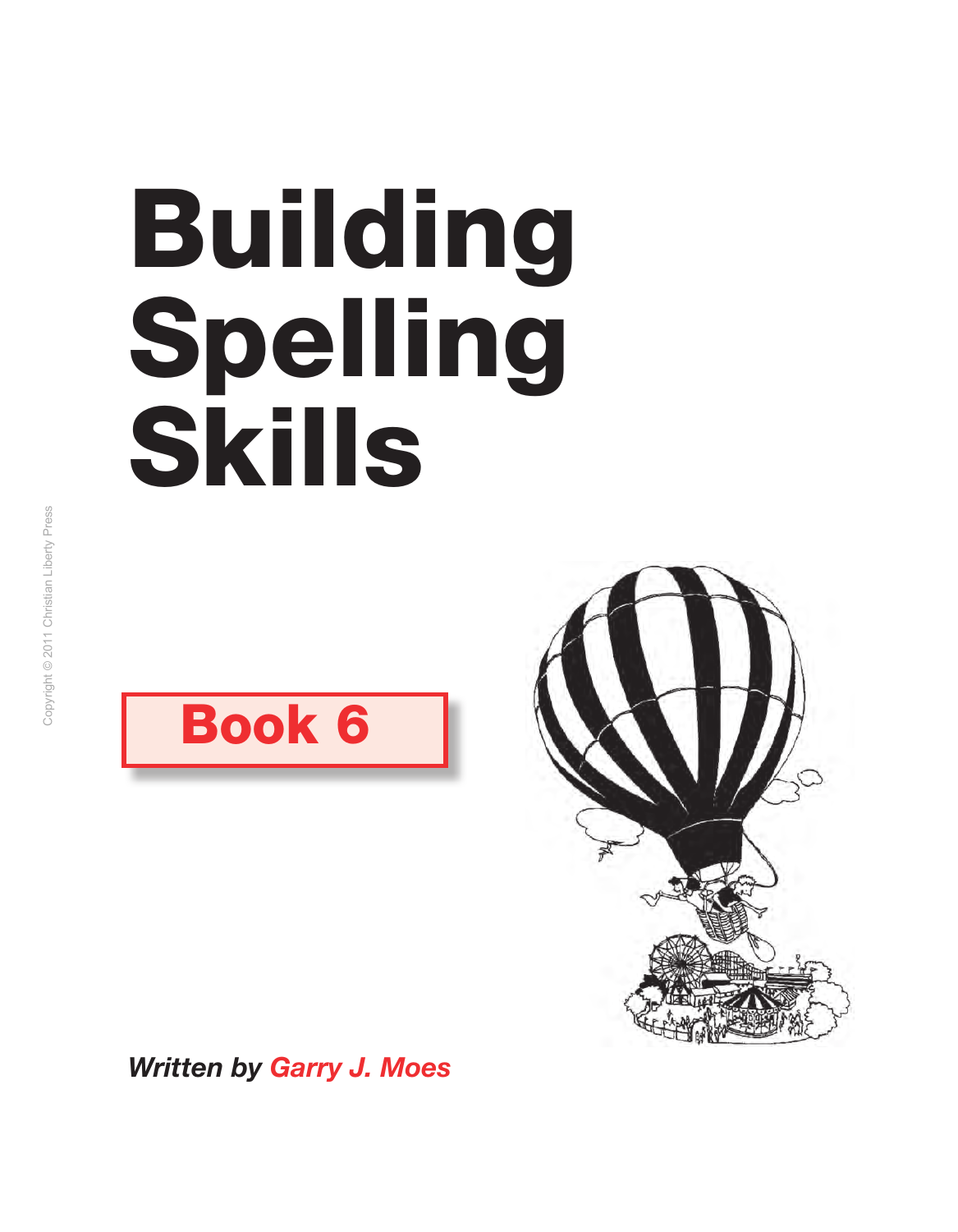Copyright © 2011, 1993 by Christian Liberty Press Second Edition, copyright © 2011 by Christian Liberty Press *2018 Printing*

All rights reserved. No part of this workbook may be reproduced or transmitted in any form or by any means, electronic or mechanical, without written permission from the publisher. Brief quotations embodied in critical articles or reviews are permitted.

A publication of

*Christian Liberty Press*

502 West Euclid Avenue Arlington Heights, IL 60004 *www.christianlibertypress.com*

Written by Garry J. Moes Copyediting by Diane C. Olson Layout and graphics by Jodee Kulp @ Graphics Arts Services, Brooklyn Park, MN Layout and editing by Edward J. Shewan Cover design by Bob Fine Cover image by David Ponton, copyright © 2011 Design Pics Back cover image by Chris Knorr, copyright © 2008 DesignPics

All Scripture quotations are from the Authorized Version (King James Version) of the Bible unless otherwise noted. Quotations designated (NIV) are from the HOLY BIBLE, NEW INTERNATIONAL VERSION, Copyright © 1973, 1978, 1984 International Bible Society. Used with permission of Zondervon Bible Publishers.

ISBN 978-1-935796-06-0 (print) 978-1-629820-85-9 (eBook PDF)

Printed in the United States of America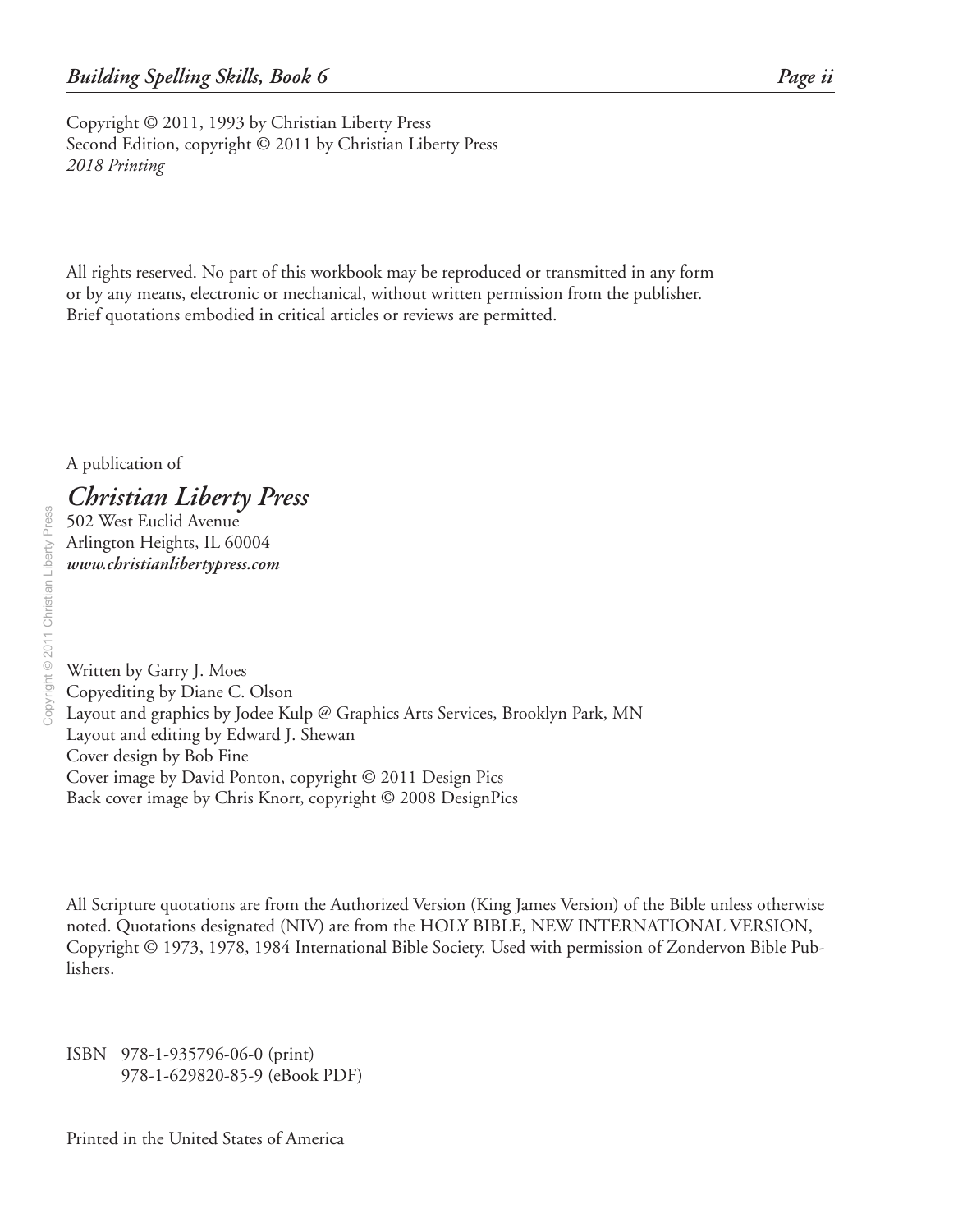### **TABLE OF CONTENTS**

| <b>UNIT 1:</b> |  |  |  |
|----------------|--|--|--|
| <b>UNIT 2:</b> |  |  |  |
| <b>UNIT 3:</b> |  |  |  |
| <b>UNIT 4:</b> |  |  |  |
| <b>UNIT 5:</b> |  |  |  |
| <b>UNIT 6:</b> |  |  |  |
| <b>UNIT 7:</b> |  |  |  |
| <b>UNIT 8:</b> |  |  |  |
| <b>UNIT 9:</b> |  |  |  |
|                |  |  |  |
|                |  |  |  |
|                |  |  |  |
|                |  |  |  |
|                |  |  |  |
|                |  |  |  |
|                |  |  |  |
|                |  |  |  |
|                |  |  |  |
|                |  |  |  |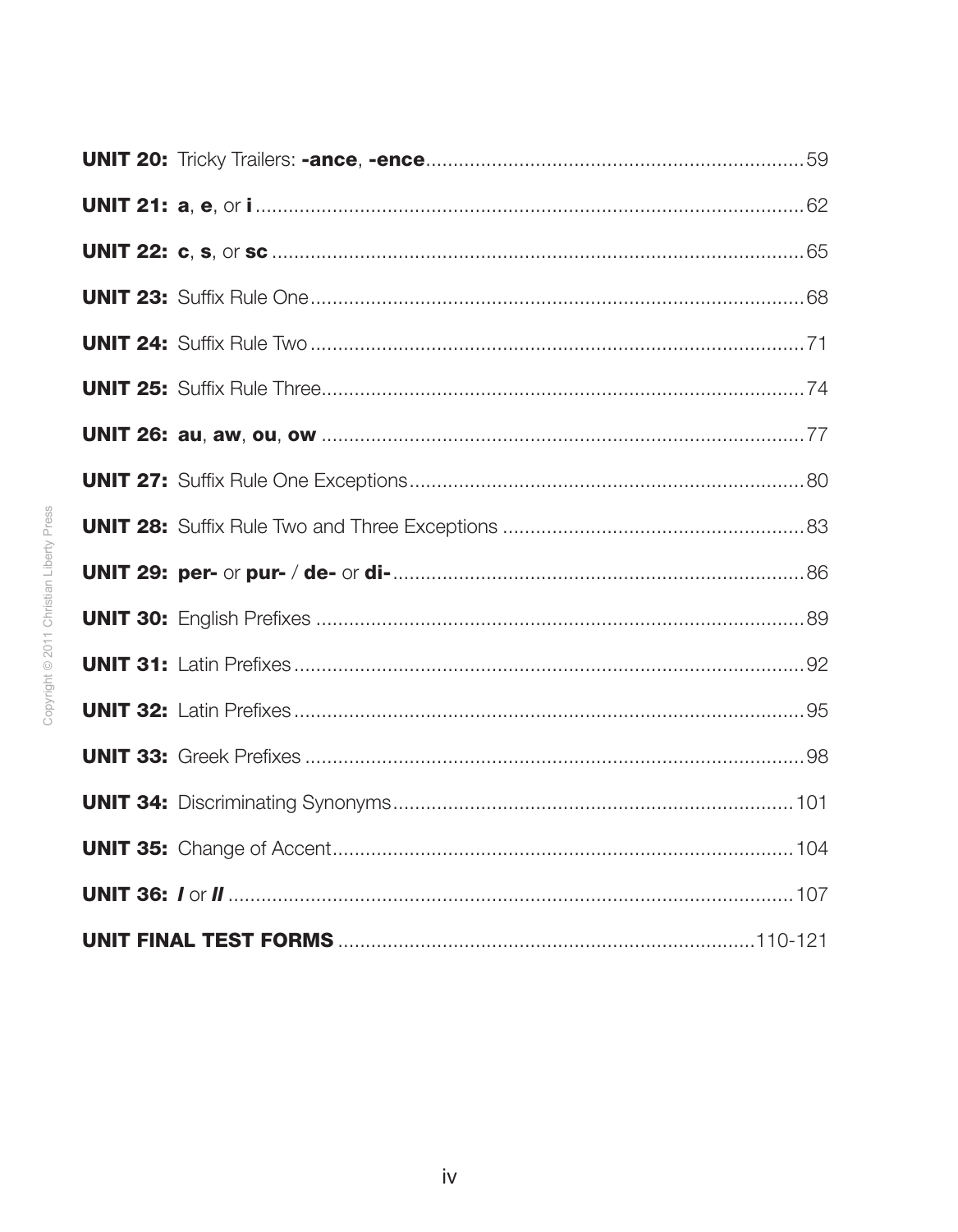### PREFACE

Dear Teacher or Parent:

In *Book 6* of the *Building Spelling Skills* series, students are led through an examination of the great diversity and variation in spellings of the rich sounds of the English language. This is shown through studies of vowels, consonants, consonant combinations, prefixes, suffixes, synonyms, homonyms, antonyms, irregularities, and exceptions. Students are again given numerous opportunities to write and rewrite the words in each Unit Word List. Extensive practice, in the form of repetitive writing of the selected words, is a major tool in learning to spell English words.

This book also seeks to build vocabulary. To this end, the student is given opportunity to use some spelling words in the context of sentences. Because many of the words in each unit are more advanced in difficulty, students are encouraged to make extensive use of the dictionary and thesaurus to understand precise meanings and usages. The final lesson in each unit is designed to highlight internal word components and the arrangement of key spelling features of the unit's list words.

Various word games and puzzles are included in most units. These are intended to guide the student into carefully recognizing the arrangement of letters and/or syllables in selected list words, an exercise which is important in light of the many irregularities in spelling the words of the English language.

Instructors are encouraged to keep reading and spelling in close fellowship with each other during the teaching process. It is also helpful to keep in mind that there are no shortcuts on the road to developing good spellers. Good spellers are developed by a teacher's hard work, persistence, and encouragement, not to mention the same for the student.

### TEACHING SUGGESTIONS

In addition to the instructions given for each unit and lesson, the following approaches are offered by way of suggestion to help teachers better guide their students to good spelling.

- 1. Read all of the words from the Unit Word List aloud with your student.
- 2. Emphasize to the student the primary phonetic spelling rule contained in the lesson.
- 3. Quiz the student by asking him to write each of the words from the lesson on separate paper as you read each of them aloud.
- 4. Check the accuracy of the student's written work, and help the student understand why he misspelled certain words.
- 5. Have your student provide the correct spelling for any words he misspelled on separate paper or on a chalkboard.
- 6. Show the student how some of the words from the unit are used in a sentence. This exercise will help to improve the student's comprehension, pronunciation skills, and vocabulary. Students should be encouraged to use some of the spelling words in sentences of their own choosing.
- 7. Conclude each unit with a review of that unit's words and a final test. Finally, you may wish to review words from the current unit or previous ones before starting into a new unit or exercise.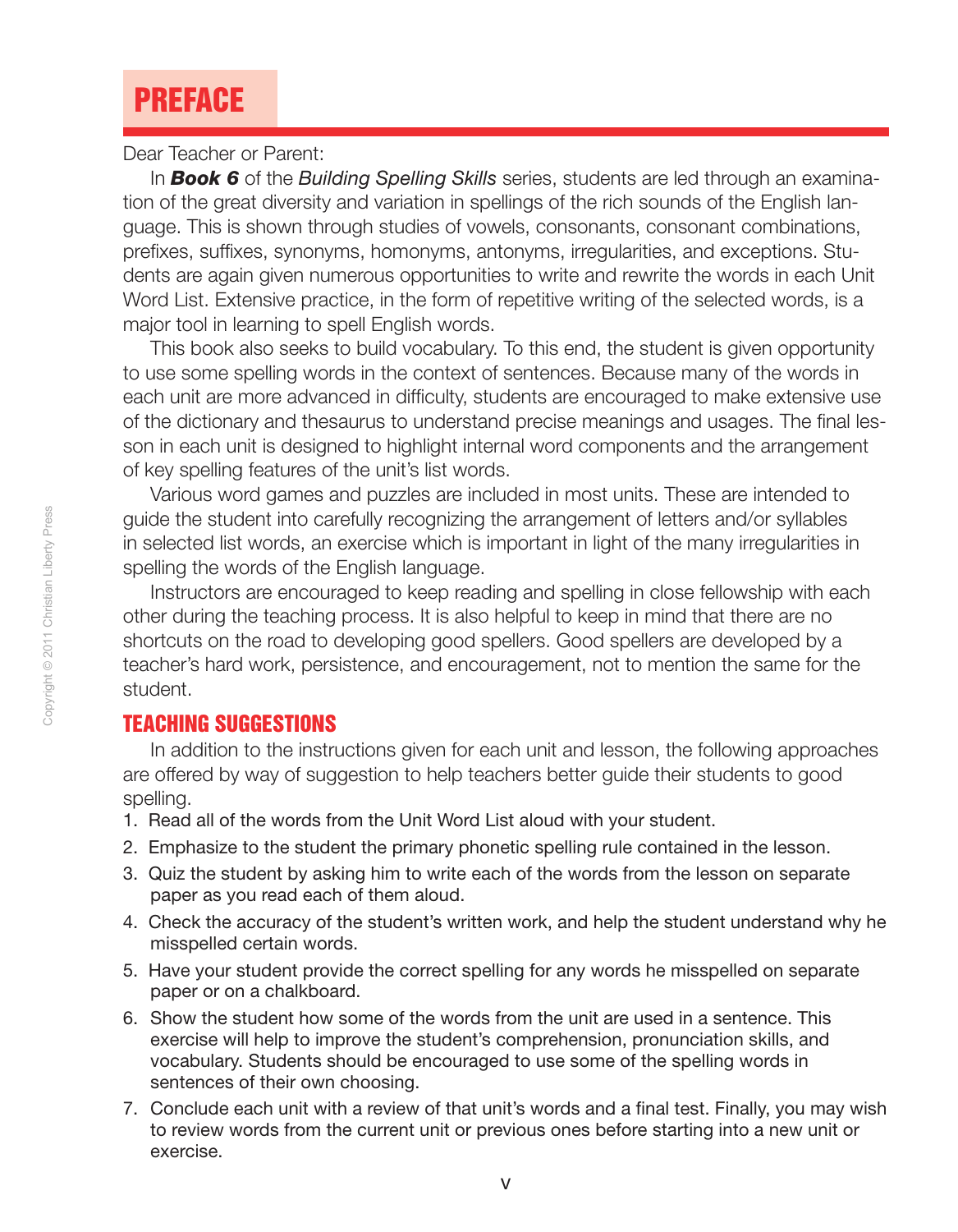### ALPHABET

Aa Bb Cc Dd Ee Ff Gg Hh Ii Jj Kk Ll Mm Nn Oo Pp Qq Rr Ss Tt Uu Vv Ww Xx Yy Zz

### CURSIVE ALPHABET









Ss Tt Uu Vv

 $Ww$   $\chi$   $\alpha$   $\gamma$   $\gamma$   $\gamma$ 

vi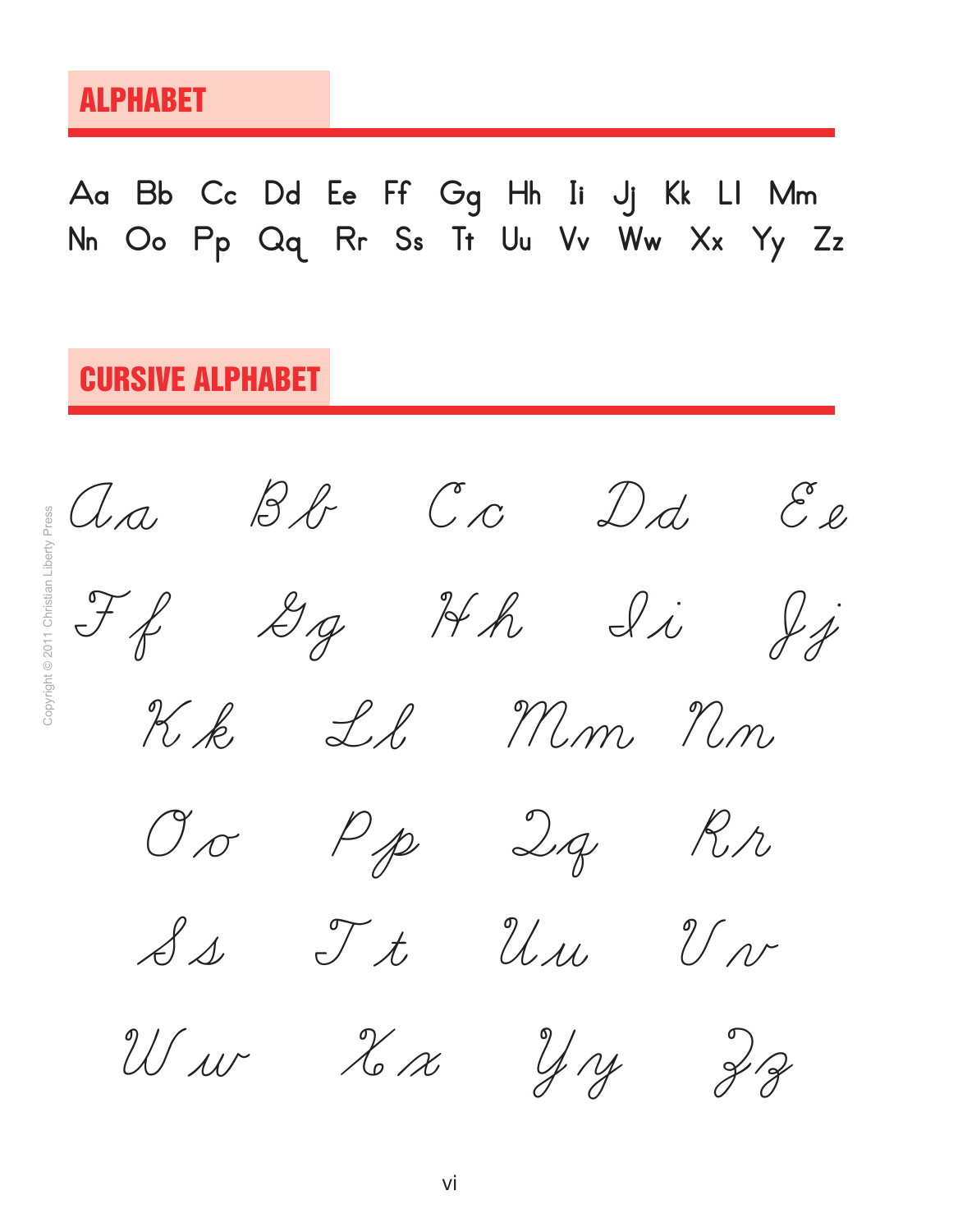# LEARNING HOW TO SPELL WORDS



- 1. Look at the word. Study every letter.
- 2. Say the word to yourself.
- 3. Say it again aloud, and then spell it.
- 4. Copy the word on paper, naming the letters as you write.
- 5. Close your spelling book, and test yourself. Write the word.

Do not worry if you do not get it right the first time.

- 6. Open your spelling book again. Check the word.
- 7. Study the word one more time, and test yourself by writing the word again.

\* \* \* \* \*

*As with all of your school work, always remember to ask God to help you learn and understand what you are doing. Thank Him for His help with every lesson.*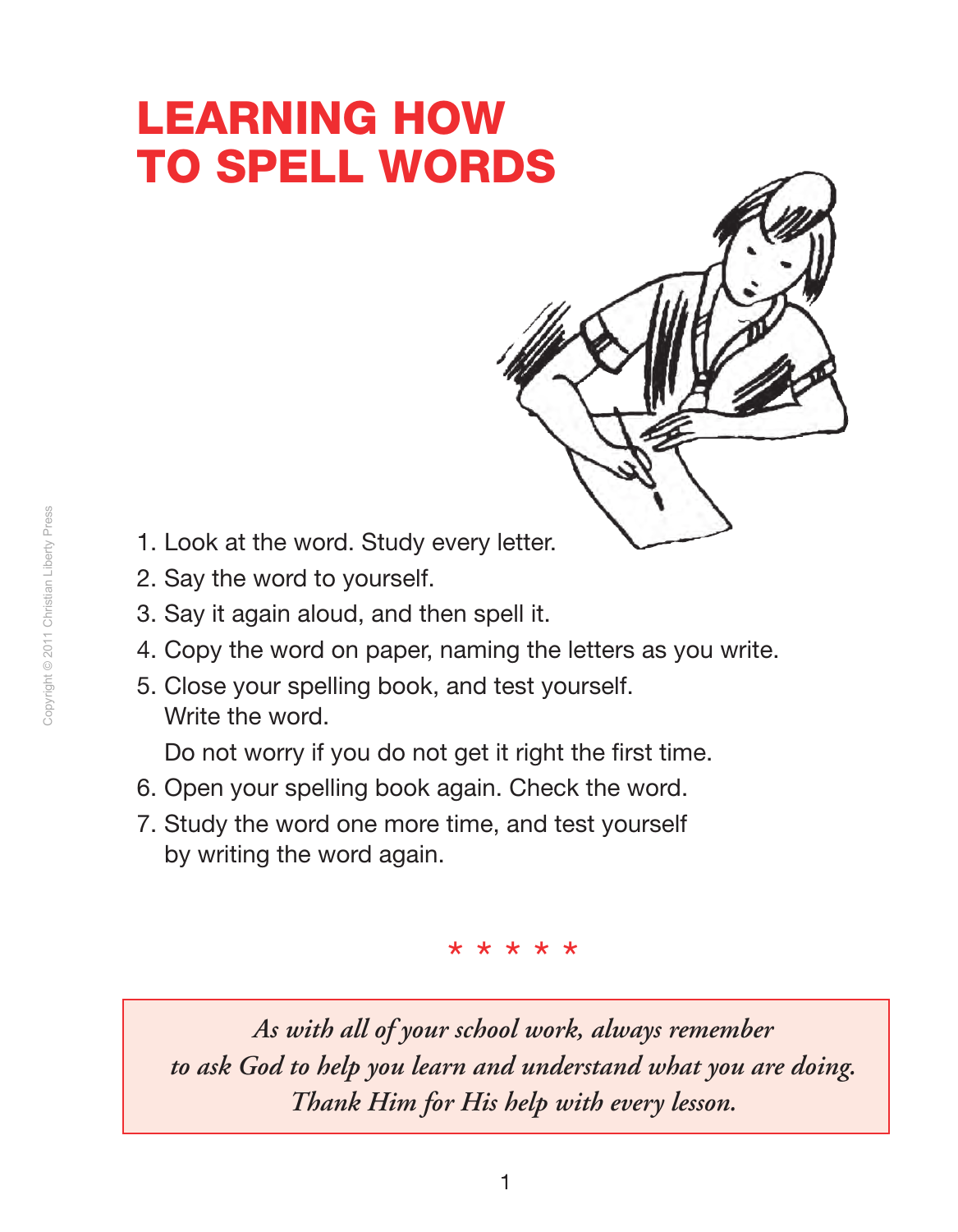|                         | NI I |  |
|-------------------------|------|--|
| <b>Spelling</b><br>Long |      |  |

#### brace glaze crazy plague quaint frail maim strain chaise bray portray crayfish playmate skein freight they whey break greatness gauge

### LESSON 1

Study these list words using the study plan on page 1.

## LESSON 2 VOCABULARY / DICTIONARY

Use these list words in sentences. Consult a dictionary, if necessary, to understand their meanings. You may use any *tense* (*past*, *present*, or *future*) of verbs, either *singular* or *plural forms* of nouns, and *comparative* (-er) or *superlative* (-est) *forms* of adjectives and **adverbs**, if you are careful to spell these alternative forms correctly.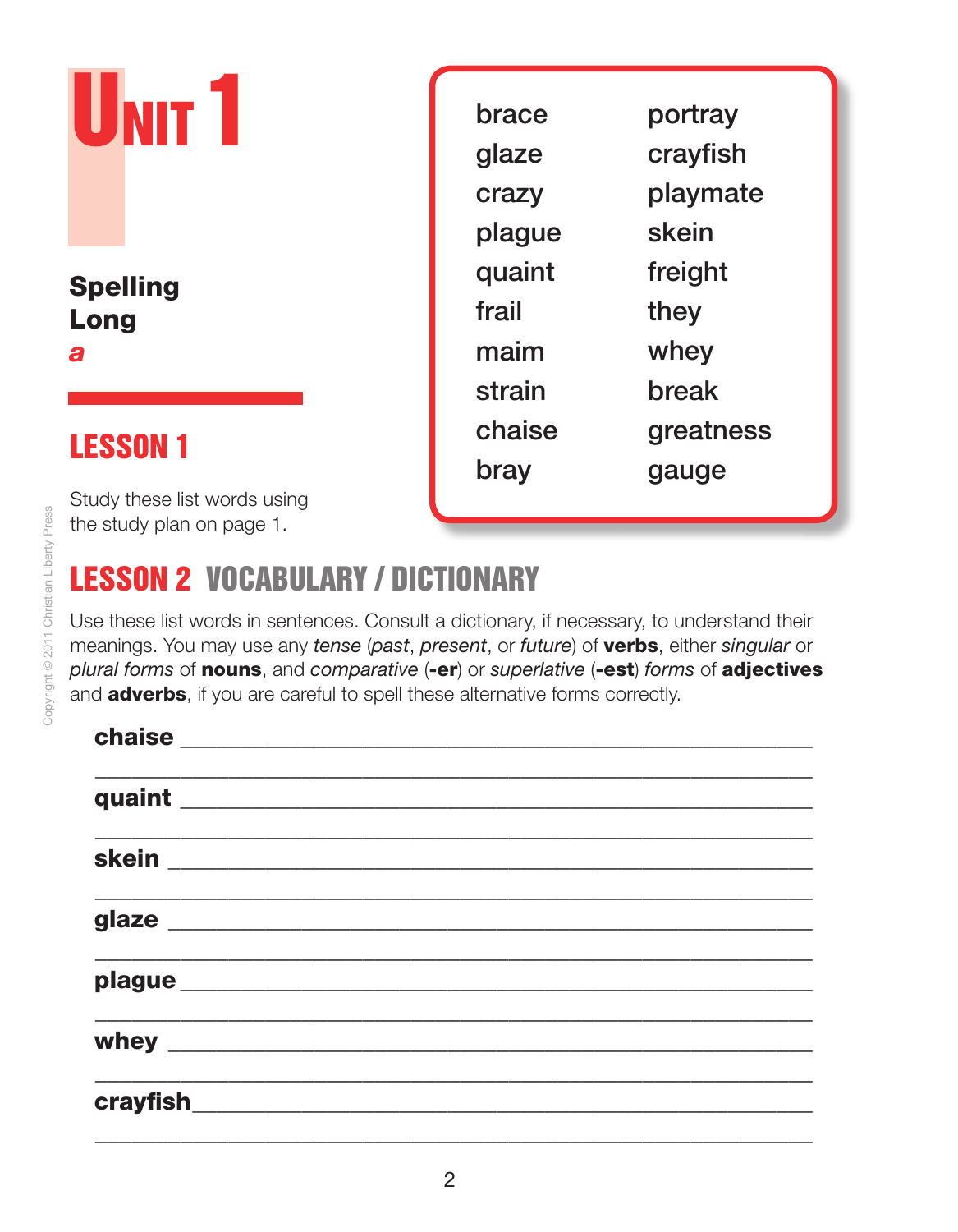### FOUNDATIONS

Write each of your list words three times on a separate sheet of paper.

### FINER THINGS

Complete these sentences with list words.

- 1. The elderly woman seems quite after her long illness.
- 2. Skydiving seemed like a zoologies and state idea to Jenna until she actually tried it.
- 3. Mom coated the roast duck with a \_\_\_\_\_\_\_\_\_\_\_\_\_\_\_\_\_\_ of orange sauce.
- 4. My little brother was lonesome when his **EXACT 100 SET 100 SET 100 SET 100 SET 100** had to stay indoors due to illness last week.
- 5. Grandma needed another **Fig. 2016** Comparison of yarn to finish her knitting.
- 6. The couple relaxed on \_\_\_\_\_\_\_\_\_\_\_\_\_\_\_\_\_\_\_\_\_\_ lounges (chairs) on the ship's deck as a tropical breeze caressed the vessel.
- 7. Pharaoh allowed the Israelites to leave Egypt after the tenth \_\_\_\_\_\_\_\_\_\_\_\_\_\_\_ brought death to the firstborn of the Egyptians.
- 8. Alex will \_\_\_\_\_\_\_\_\_\_\_\_\_\_\_\_\_\_\_\_\_\_ Abraham Lincoln in the Presidents' Day pageant.
- 9. Brittany thought curds and \_\_\_\_\_\_\_\_\_\_\_\_\_\_\_\_\_\_\_\_\_\_\_ might be an acceptable lunch for Little Miss Muffit, but she would prefer macaroni and cheese.
- 10. The purpose of a righteous war is not simply to kill and \_\_\_\_\_\_\_\_\_\_\_\_\_\_\_\_\_\_\_\_\_\_ the enemy, but to bring about justice and peace.
- 11. On our vacation in Maine, we visited a series and series with ornate houses and picturesque shops.
- 12. The car's gasoline \_\_\_\_\_\_\_\_\_\_\_\_\_\_\_\_\_\_\_\_\_\_\_\_\_\_ indicated it was time to refuel.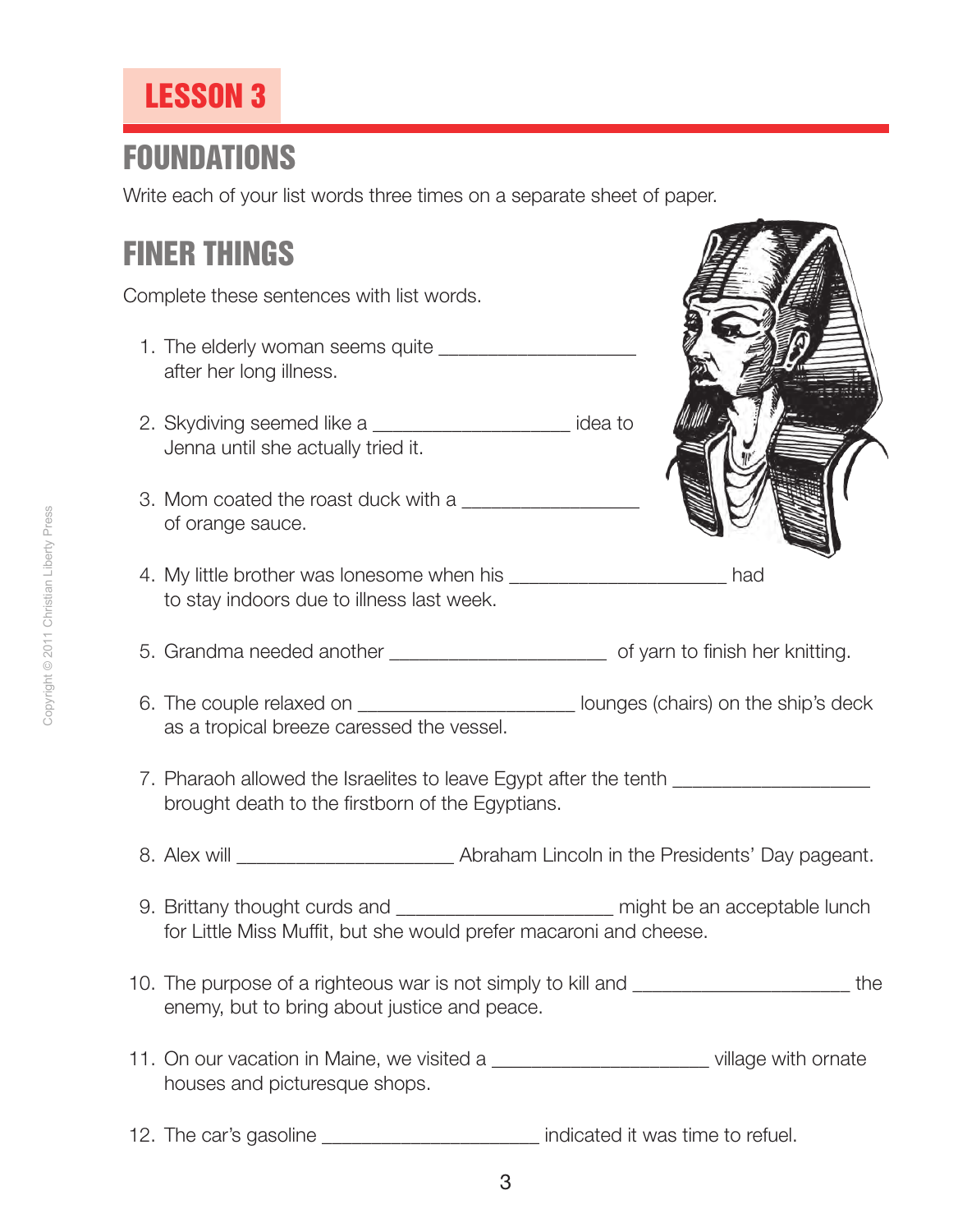### **TAKING STOCK**

Take your first practice test on all words in the Unit 1 word list. Write the words on a separate sheet of paper as they are read to you. Write any words you misspelled on your practice test five times on another sheet.

### **WHAT'S IN A WORD?**

The **long a** sound may be spelled at least seven different ways. Write list words with each of these spellings. Earn bonus points by writing non-list words in the unused blanks.

| $\overline{a}$      | ai | ay | ei                                                                                                                                                          |
|---------------------|----|----|-------------------------------------------------------------------------------------------------------------------------------------------------------------|
|                     |    |    |                                                                                                                                                             |
|                     |    |    |                                                                                                                                                             |
|                     |    |    |                                                                                                                                                             |
|                     |    |    |                                                                                                                                                             |
| ey                  | ea | au | <b>RESEARCH</b><br><b>Answer these</b><br>questions on paper:                                                                                               |
|                     |    |    | 1. Which spellings of<br><b>long a</b> follow the<br>long-vowel pho-<br>nics rule?<br>2. Which are vowel<br>digraphs?<br>3. What is the long<br>vowel rule? |
| <b>LESSO</b><br>N 5 |    |    | What is a vowel<br>digraph?                                                                                                                                 |

### TESTING ... TESTING ...

Take your final test. Write your words in the spaces provided at the back of this book. Start your test with prayer.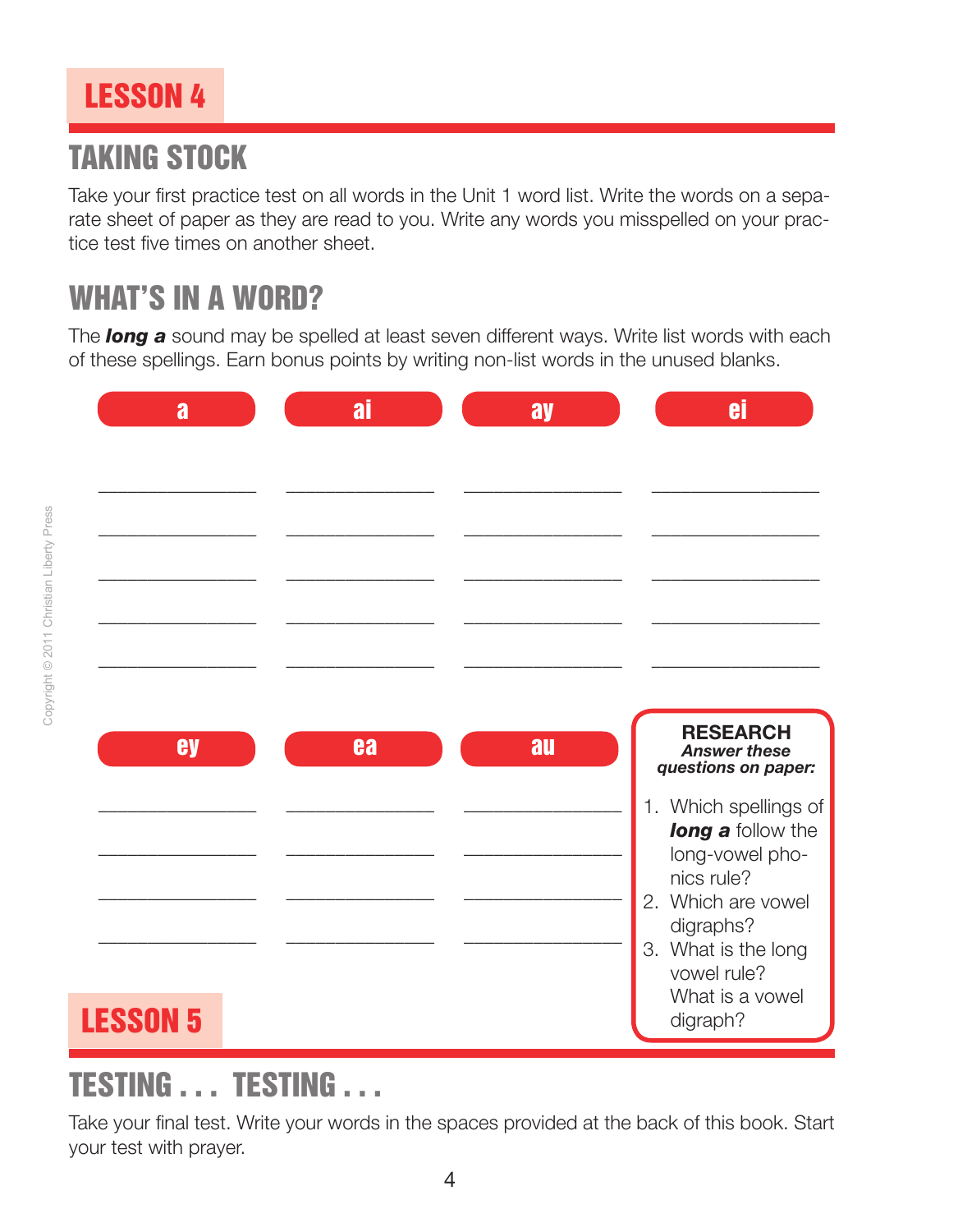# **UNIT 27**

### **Suffix Rule One Exceptions**

## **LESSON 1**

Study these list words using the study plan on page 1.

changeable shoeing chargeable toeing agreeing manageable marriageable agreeable noticeable fleeing freeing peaceable serviceable dyeing singeing traceable tingeing advantageous hoeing courageous

## **LESSON 2 VOCABULARY / DICTIONARY**

Use these list words in sentences. Consult a dictionary, if necessary, to understand their meanings. You may use any tense (past, present, or future) of verbs, either singular or plural forms of nouns, and comparative (-er) or superlative (-est) forms of adjectives and **adverbs**, if you are careful to spell these alternative forms correctly.

### agreeable

| changeable expression and the changeable and the contract of the contract of the contract of the contract of the contract of the contract of the contract of the contract of the contract of the contract of the contract of t |  |  |
|--------------------------------------------------------------------------------------------------------------------------------------------------------------------------------------------------------------------------------|--|--|
|                                                                                                                                                                                                                                |  |  |
| noticeable _________________                                                                                                                                                                                                   |  |  |
|                                                                                                                                                                                                                                |  |  |
|                                                                                                                                                                                                                                |  |  |
|                                                                                                                                                                                                                                |  |  |
|                                                                                                                                                                                                                                |  |  |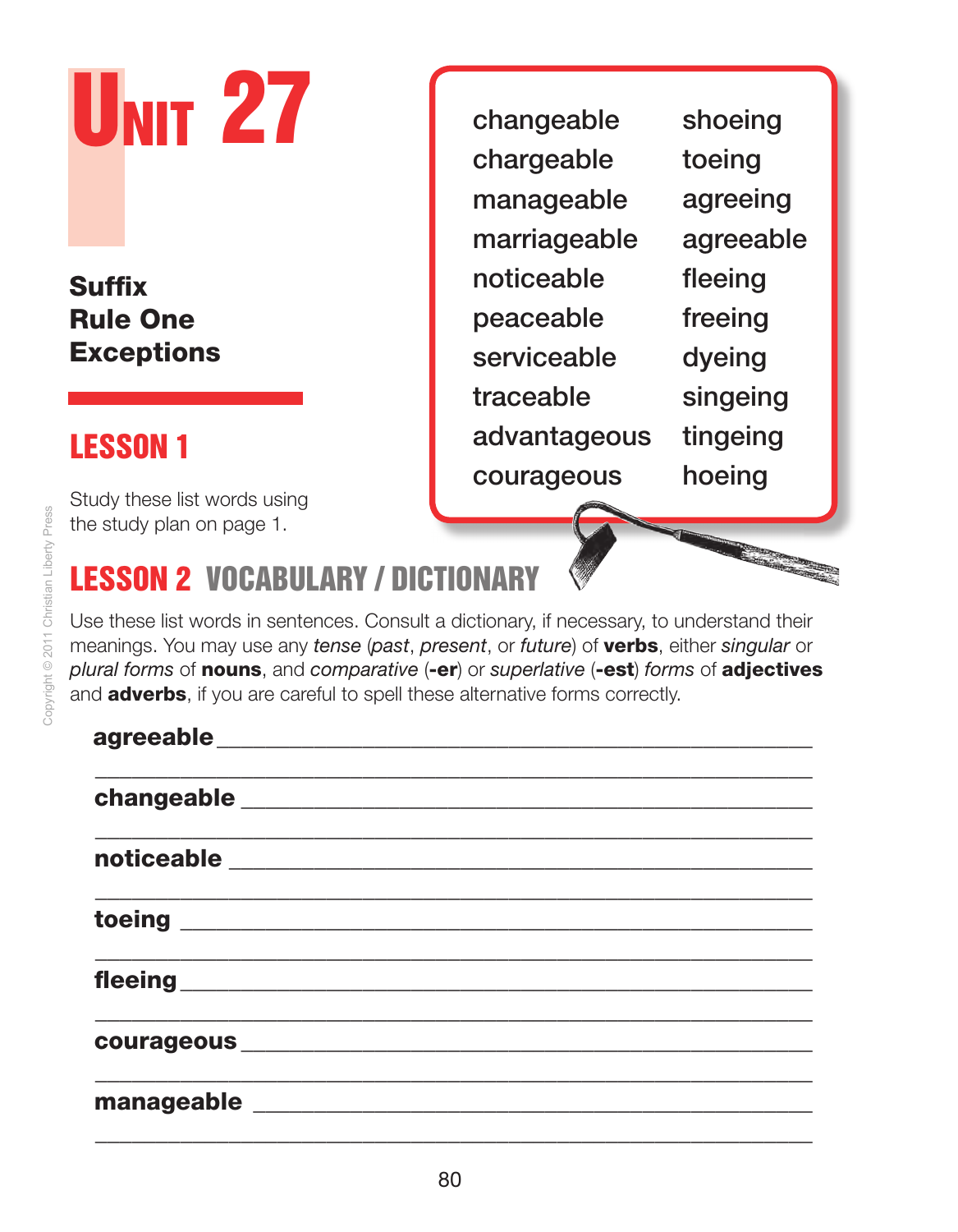### FOUNDATIONS

Write each of your list words three times on a separate sheet of paper.

### FINER THINGS

#### SUFFIX RULE ONE

Final **e** is dropped from a root word before adding a suffix beginning with a vowel.

### EXCEPTIONS AND VARIATIONS

- 1. Words ending in ce or ge retain the final e before -able and -ous to keep the c or g soft.
- 2. Words ending in oe or ee retain the final e unless the suffix begins with e.
- 3. Some words retain the final  $e$  to preserve their identity and avoid confusion with similar words.
- 1. Combine these root words and suffixes.

| manage + able _______________<br>courage + ous __________________<br>service + able ______________<br>marriage + able _______________<br>toe + ing __________________<br>change + able ______________<br>trace + able $\frac{1}{2}$<br>charge + able ______________<br>peace + able ________________<br>Does the spelling follow <b>Rule One</b> or an exception? _______ <b>Rule ______ Exception</b><br>Add <b>-ing</b> to all six of<br>die / dye<br><u> 1989 - Johann Harry Harry Harry Harry Harry Harry Harry Harry Harry Harry Harry Harry Harry Harry Harry Harry</u> |  |
|-------------------------------------------------------------------------------------------------------------------------------------------------------------------------------------------------------------------------------------------------------------------------------------------------------------------------------------------------------------------------------------------------------------------------------------------------------------------------------------------------------------------------------------------------------------------------------|--|
| 2. Write: <b>notable</b> (note + able) _____________________<br>3. Compare and contrast the spelling and meaning of these words.                                                                                                                                                                                                                                                                                                                                                                                                                                              |  |
|                                                                                                                                                                                                                                                                                                                                                                                                                                                                                                                                                                               |  |
|                                                                                                                                                                                                                                                                                                                                                                                                                                                                                                                                                                               |  |
|                                                                                                                                                                                                                                                                                                                                                                                                                                                                                                                                                                               |  |
|                                                                                                                                                                                                                                                                                                                                                                                                                                                                                                                                                                               |  |
|                                                                                                                                                                                                                                                                                                                                                                                                                                                                                                                                                                               |  |
|                                                                                                                                                                                                                                                                                                                                                                                                                                                                                                                                                                               |  |
|                                                                                                                                                                                                                                                                                                                                                                                                                                                                                                                                                                               |  |
|                                                                                                                                                                                                                                                                                                                                                                                                                                                                                                                                                                               |  |
|                                                                                                                                                                                                                                                                                                                                                                                                                                                                                                                                                                               |  |
|                                                                                                                                                                                                                                                                                                                                                                                                                                                                                                                                                                               |  |
| these words. Check a<br>sing / singe<br>Use the preferred<br>ting / tinge<br>spelling in each case.                                                                                                                                                                                                                                                                                                                                                                                                                                                                           |  |